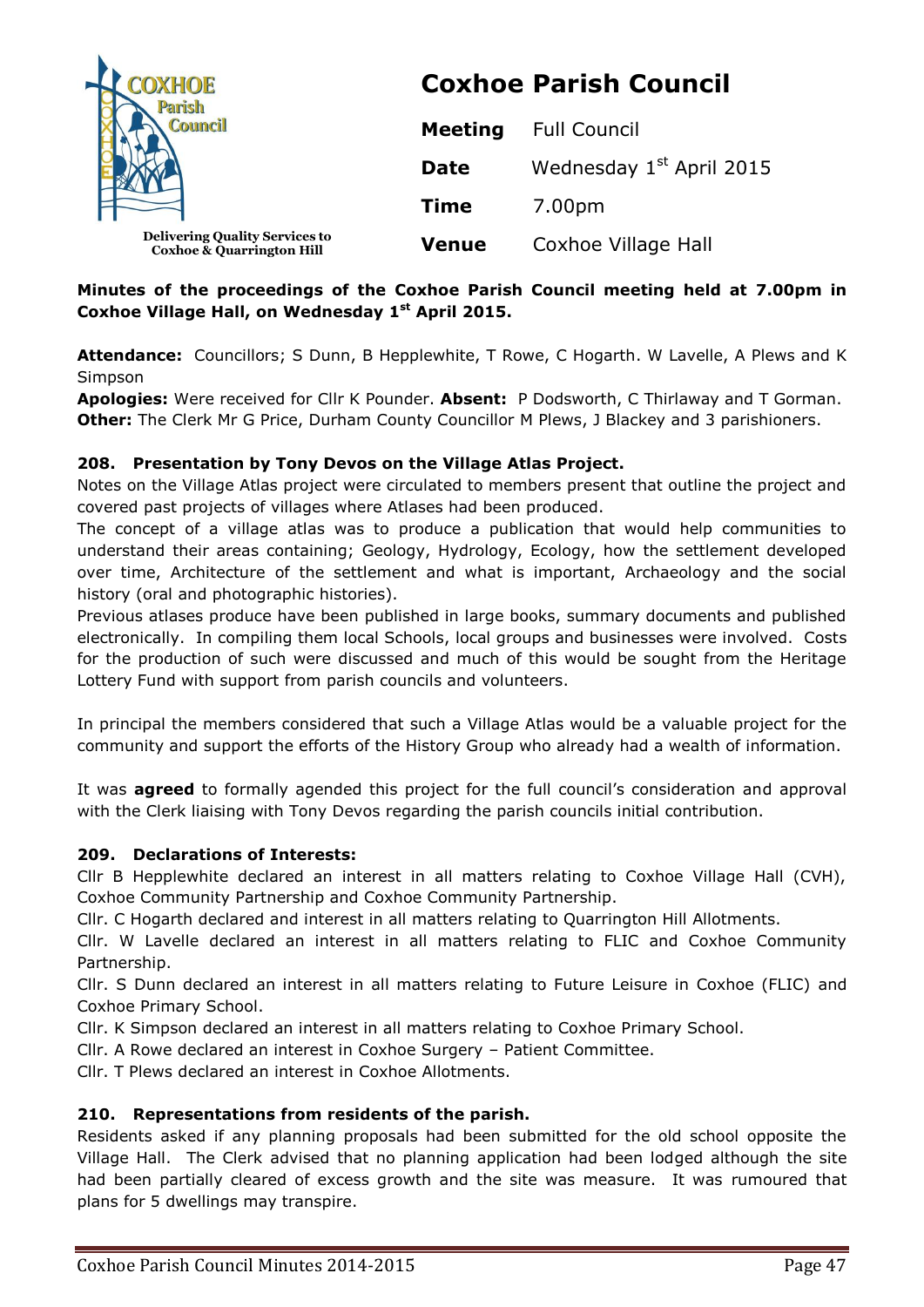Residents raised concern regarding the approved development at the old Potteries site. It was believed that the site was contaminated with asbestos and would require cleansing operations prior to any works. Members advised that the site would be cleared of any contaminates and thereafter an Archaeological firm will be appointed to undertake a site investigation.

A tenant from Quarrington Hill Allotment site advised that the fencing was in need of repair and should be undertaken to assist in securing the site. Members advised that site still remained in the ownership of Durham County Council and the transfer of this site to the parish council was in progress. It was hoped that in the future an Allotment Association could be formed and thereafter the site would be run by the association who would be able to seek external grant funding. In the meantime all issue of a criminal nature should be reported the police and quotes for the work should be sought and priced. If tenants were able to do the work as an association the council could contribute to the material purchase to get more done at less cost.

Members further advised that in previous years the council had committed to undertake some fencing repairs but this had not transpired. The Clerk would check through past records on this matter.

# **211. Police report.**

PC M Ogilvy provided a report that was circulated for the meeting. It was **agreed** to move the report.

# **212. Minutes of the meeting held on the 4 th March 2015.**

It was **resolved** that the minutes provided a true record and accurate record of the meeting and were signed by the Chairman.

# **213. Clerk's Report on matters raised from the previous meeting.**

The Clerk had provided members with a report on the matters raised from last month of those matters outstanding.

**Minute 119.** This was still not returned and the Clerk would call upon this business to collect. Members advised that there was a further sign from the Churchyard to repair. Delegated authority was given to the Clerk and Cllr. B Hepplewhite to have these signs repaired.

**Minute 192 b.** The Clerk was yet to receive statistics from DCC regarding Fly-tipping incidents in Coxhoe.

**Minute 195.** Volunteers had made arrangements with DCC to participate in the Spring Clean which would take place on the  $14<sup>th</sup>$  April and start from the Village Hall at 6pm.

It is understood that children from uniformed services and several members of the public plus members would participate in this exercise.

**Minute 203.** The Clerk had consulted with Cllr B Hepplewhite on a notice board for the Parish Office and had to be order. The one selected is within budget.

**214. Durham Ask.** A reply from DCC was circulated that advised of the progress made since the previous meeting held on the  $25<sup>th</sup>$  March 2015. The reply was noted by members for information. The Clerk would send a note to Cllr K Pounder regarding the Quarrington Hill Action Group that had an interest in Kingswood. Full information would also be forwarded to Cllr C Hogarth.

**215. Sanderson Street and Co-operative Terrace.** The Chairman advised that a letter was delivered to all dwellings (1-10 Sanderson Street and 1-17 Cooperative Terrace) concerning the DCC proposals on parking and waiting restrictions. A feedback form was provided and to date the clerk had received 8 returns. The content would be summarise and circulated to members and sent to DCC as information.

# **216. Durham County Councillors report.**

Copies of the North East Combined Authority (Devolution Debate) were circulated to members for information.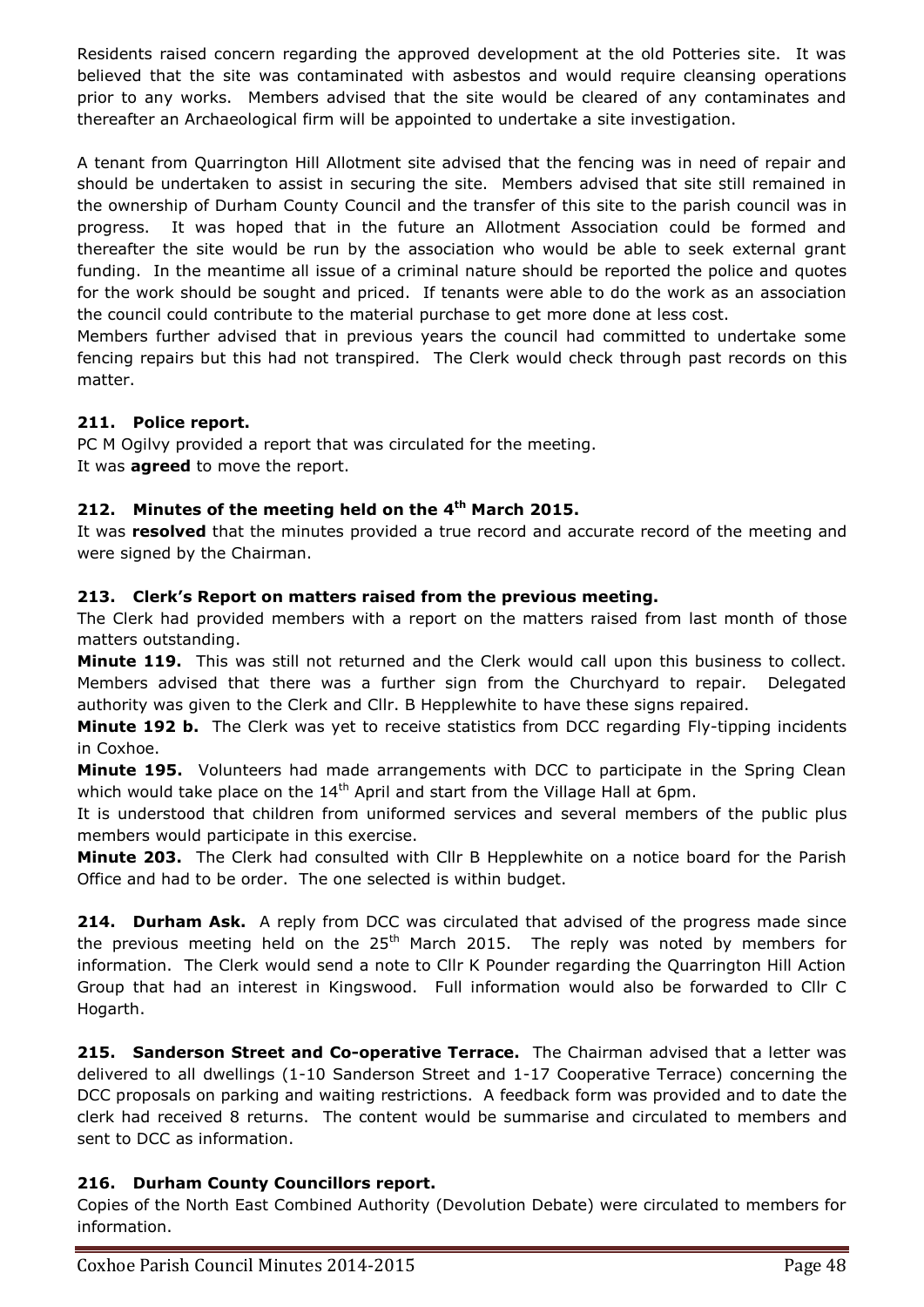The Clerk would be informed of any parish walk-a-bouts arranged with DCC members undertaken in the parish boundaries.

DCC continue with the Durham County Plan despite the independent examination opinion.

It is unlikely that an Elected Mayor will transform in the County.

Members advised that some potholes were repaired along Roman/Station Road but engineers advised that some did not warrant a repair.

Members advised that part of the road on Bryer Bank had a dip in and this was due to water flow underneath.

Fencing works to the land opposite the Tarka Centre had been repaired.

Many reports of litter along the B 6291 were received and most of this was attributable to site operations. A cleansing of this area was requested and undertaken.

Finally, members advised that a consultation exercise will be forthcoming on the re-cycling centres.

### **217. Community Reports.**

- **I. Quarrington Hill Village Partnership**. No report.
- **II. Quarrington Hill Community Centre**. No report.
- **III. Quarrington Hill Front Street Regeneration Scheme**. The Clerk provided members with minutes from the meeting held on the  $9<sup>th</sup>$  March 2015. The next meeting was scheduled for the  $27<sup>th</sup>$  April 2015 at Quarrington Hill Community Centre and this should be published in the website and Facebook as it is open to all residents in Quarrington Hill. Some acknowledgements were received from funders but as yet no formal transfer of land is completed. The Clerk was requested to contact DCC/Durham Homes to have those documents prepared in readiness. A meeting will be taking place concerning the land at the central site and a DCC Cllr is requested to attend this on behalf/for the parish. It was **agreed** to note the contents of the minutes.
- **IV. Coxhoe Community Partnership**. Members advised that it is time to start collating the next edition of the Chronicle. A time table will be circulated as a reminder.

### **V. Coxhoe Village Hall**.

Members advised that funding was received for a part-time manager for a year. This is to assist in the development of the centre. Some feedback has been received on the applications for renewing the Heating System. .the website had been updated and traffic at the site was greatly improved. The AGM has taken place and accounts are being audited. New members have been recruited to join the committee and they bring useful skills and experience to the group.

Several events had taken place that were well received. A temporary care-taker is in place to cover absence and two temporary cleaners are in place to cover. It was **resolved** to accept the report.

### **VI. Active Life Centre Coxhoe.**

Members were provided with copies of the Annual report for perusal. The accounts are presently being audited. Three new Directors were appointed at the AGM who bring additional skills to the group. An insurance claim is being pursued against DCC for the electrical fault. Work continues on the Strategic Plan and 2 Apprentices have been employed with 1 now working full-time at the centre. It was **resolved** to accept the report.

### **VII. Young People – Youth Strategy.**

Members provided minutes from the meeting held on the  $31<sup>st</sup>$  March 2015 for member's information. Members also provided information/feedback for meeting with children. Further engagement sessions are planned with young people around the parish and will also focus on Parents/Toddlers needs. Eight more young people have signed up to the Youth Board. The next meeting will take place at Coxhoe Village Hall on 13<sup>th</sup> May 2015 at 5pm. The Clerk is requested to attend. It was **resolved** to accept the report.

### **218. Correspondence for Information and Action.**

**a)** Members noted the further reply received from MP Roberta Blackman on the School Bus Fees plus the reply from Rachael Shimmin (Corporate Director Children and Adults Services). In considering this matter members **agreed** for the Clerk to write to all Schools requesting under the Freedom of Information (Act) information on all Schools who have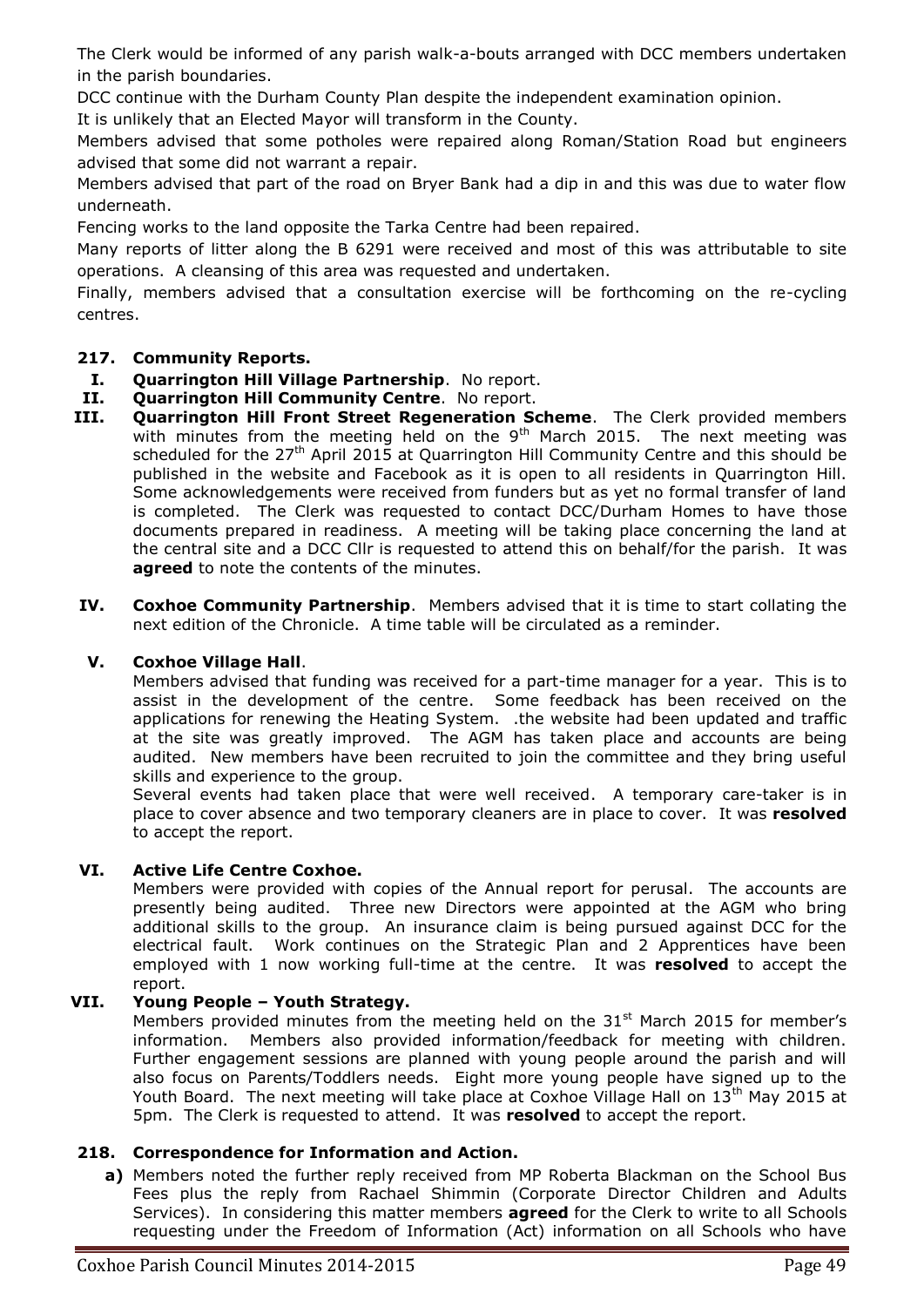pupils from Coxhoe seeking information on who pays, who has free transport and where from. This to include  $6<sup>th</sup>$  Form Colleges in Durham.

- **b)** The Clerk advised of the invitation to The Right Worshipful The Mayor of Durham's Civic Diner. This was declined.
- **c)** Members received the Spring edition of the LCR Magazine.
- d) The Clerk advised of the SLCC roadshow taking place at Ramside Hall on the 3<sup>rd</sup> June 2015. Attendance to this event was declined.

#### **219. Cornforth Lane Road Closure and Green Crescent update.**

Notes from the meeting were circulated for members information. A proposal to close the road in one direction was given at the meeting as well as supporting the proposals made by DCC Highways. The meeting proved useful to DCC Highways in the strength of feeling that local residents had on this issue. Green Crescent was not fully discussed as DCC were to come back with proposals and consult on this with residents.

### **220. Applications submitted or under consideration.**

#### **Planning Applications for Consideration.**

**DM/15/006686/FPA for 37 Bogma Avenue, Coxhoe, DH6 4EW.** For two storey side extension (amended). No objections were raised.

**DM/15/00462/FPA for Aston Villa, Front Street South, Quarrington Hill DH6 4AN.** For construction of detached garage/storage in rear garden. No objections were raised.

**Hellens Exhibition of the Limes Development held in Coxhoe Village Hall.** Notes from this meeting were provided by the Vice Chairman who had attended the exhibition. Due to the change in plans by Hellens the opportunity for the parish council to obtain surplus land from Hellens arises. The development also comes with an estimated  $£100,000$  planning gain (Section 106) where it is proposed some £50,000 is provided to the local school to address capacity issues and some £50,000 to assist with improvements to the surplus land. Members expressed concerns that Section 106 funds were not going into the community and that School needs should be funded by DCC. Despite Coxhoe's growing community and previous school extensions a new school was needed as it was an old building. The school was being forced to take pupils on appeals and was bursting at the seams and the School was working with DCC for expanding in the long term. This proposal together with the proposal for 600 dwellings at Parkhill should it proceed would place further stress upon the school at Coxhoe.

It was there **agreed** that the parish council should renew its objection to the proposal at Parkhill but should this proposal be approved any Section 106 funds should be allocated to Bowburn Schools as the school at Coxhoe was already at capacity.

**DM/14/03858/FPA & DM/14/03864 for 2 & 3 Church Street, Coxhoe** – This was now approved by DCC Planning Department.

**DM/15/00501/FPA for 1 Ashbourne Court, Coxhoe DH6 4SS.** This was now approved by DCC Planning Department.

#### **221. Finance.**

**I. Schedule of payments for February distributed for member's approval. The clerk advised that several additional payments were received after the schedule was prepared and these should be paid by the council.**

| Payee                  | Category                  | Withdrawal | <b>Deposit</b> |
|------------------------|---------------------------|------------|----------------|
| <b>MAIN GRANTS A4A</b> |                           |            |                |
| 0010251688             | Section 106               |            | 8,734.00       |
| <b>PCS DLR Branch</b>  | <b>Printing Recharges</b> |            | 19.34          |
| DCC Section 106        | <b>Village Green</b>      |            | 20,000.00      |
| DCC Neighbourhood      | <b>Village Green</b>      |            |                |
| Grant                  |                           |            | 500.00         |
| Clerk                  | Office Equipment          | 61.73      |                |